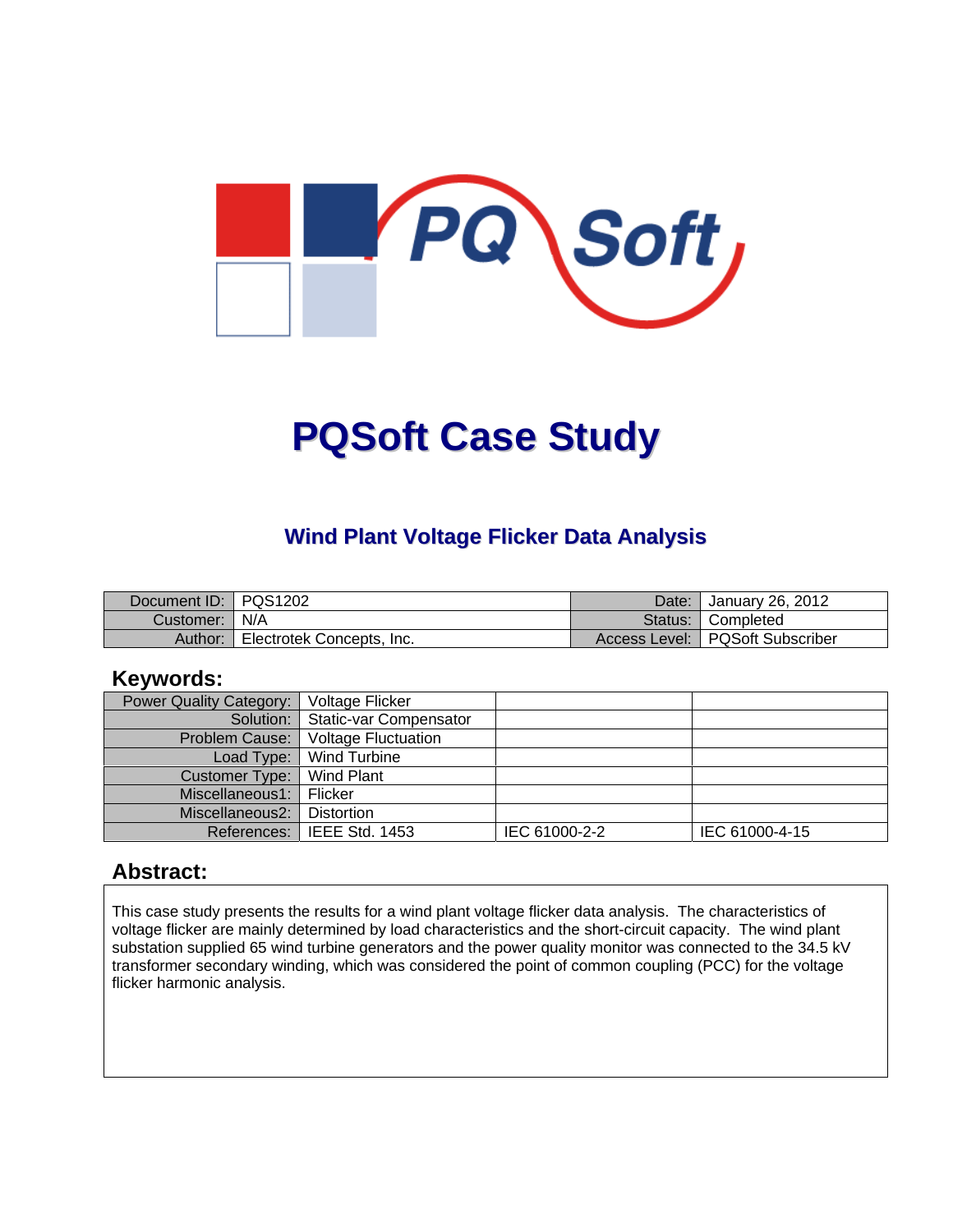# **TABLE OF CONTENTS**

# **LIST OF FIGURES**

## **LIST OF TABLES**

|--|--|--|

### **RELATED STANDARDS**

IEEE Std. 1453

## **GLOSSARY AND ACRONYMS**

| DET. | Discreet Fourier Transform       |
|------|----------------------------------|
| PCC. | Point of Common Coupling         |
| חחד  | <b>Total Demand Distortion</b>   |
| THD. | <b>Total Harmonic Distortion</b> |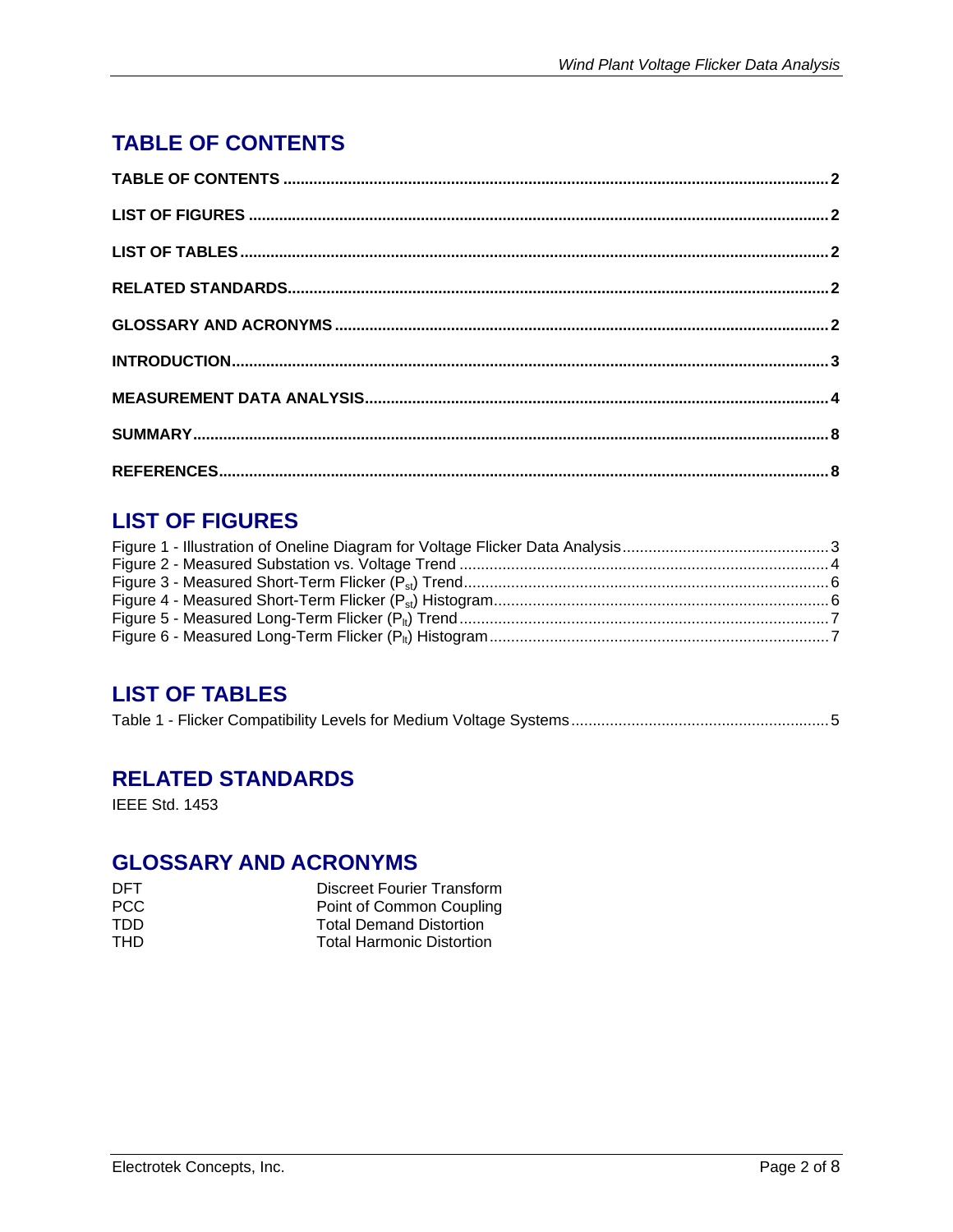# **INTRODUCTION**

A wind plant voltage flicker data analysis case study was completed for the 34.5 kV wind plant substation shown in Figure 1.



**Figure 1 - Illustration of Oneline Diagram for Voltage Flicker Data Analysis**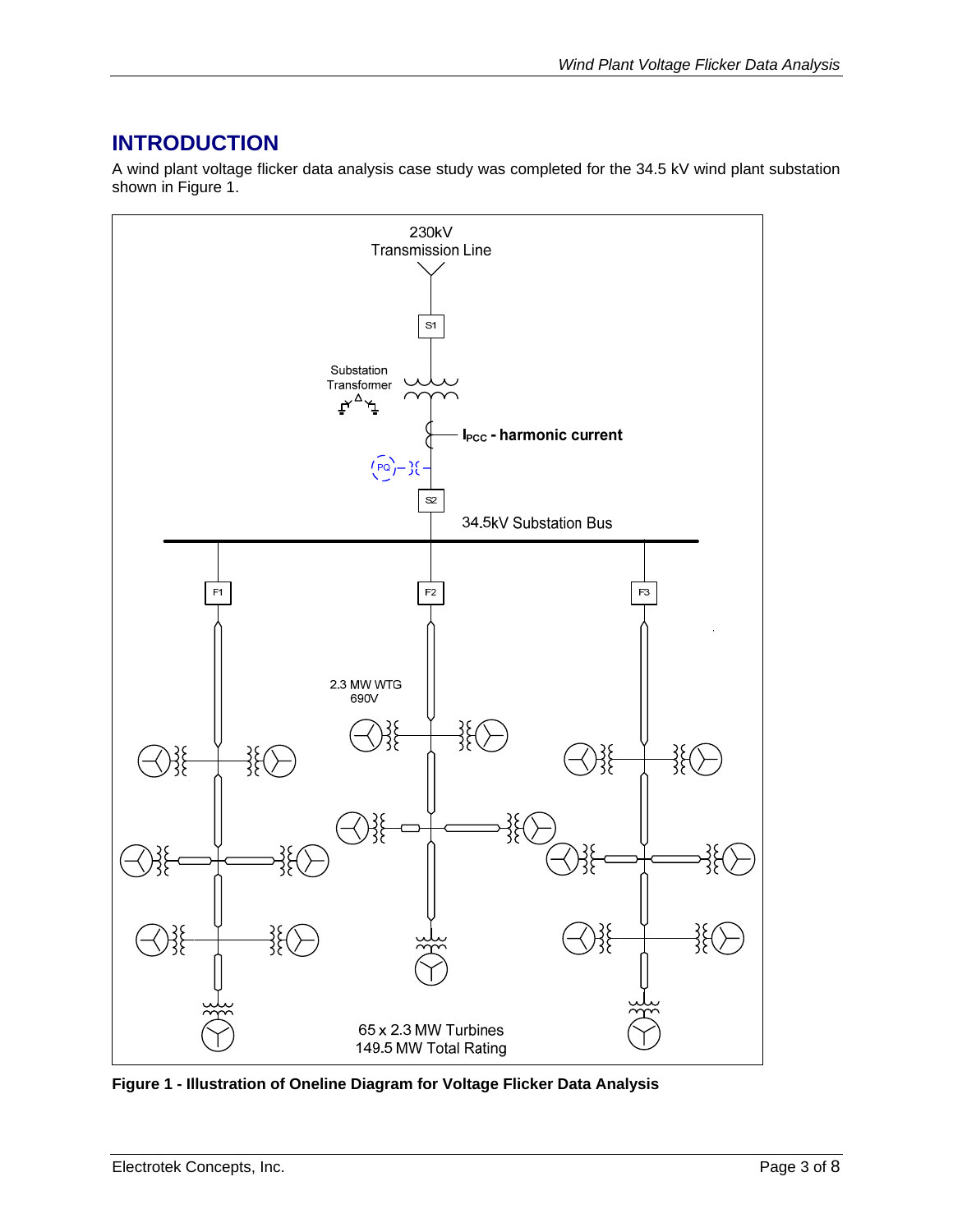The wind plant substation was supplied from a 230 kV transmission line and included a 180 MVA, 230/34.5/13.8 kV step-down transformer with a number of 34.5 kV collector circuits supplying 65 2.3 MW (690 V secondary) wind turbine generators. The monitor was connected at the 34.5 kV transformer secondary, which was considered the point of common coupling (PCC) for the analysis.

The twenty-four day monitoring period was from November 16, 2009 through December 13, 2009. The power quality instrument used to complete the voltage flicker measurements was a Dranetz PowerXplorer PX5. The instrument samples voltage and current at 256 points-per-cycle, and follows the IEC 61000-4- 15 method for characterizing voltage flicker data. The sampling rate also allows characterization of lowto-medium frequency oscillatory transients and harmonics through the 63<sup>rd</sup> harmonic. The voltage flicker measurement and statistical analysis was completed using the PQView**®** program.

### **MEASUREMENT DATA ANALYSIS**

**Error! Reference source not found.** shows the measured 34.5 kV substation bus voltage during the twenty-four day monitoring period. Statistical analysis of the 61,901 individual steady-state voltage measurements yielded an average value of 20.141 kV, a maximum value of 20.502 kV, a CP95 value of 20.399 kV, and a CP99 value of 20.445 kV (1.03 per-unit).



**Figure 2 - Measured Substation vs. Voltage Trend** 

IEEE Std. 1453 and IEC 61000-2-2 include specifications for measurement of voltage flicker and recommended compatibility levels. The standards recommend a compatibility level of  $P_{st}=1.0$  for power systems met by 99% of the measured values (CP99) with a minimum assessment period of one week. Table 1 shows the voltage flicker compatibility levels for  $P_{st}$  and  $P_{lt}$  for low voltage and medium voltage systems.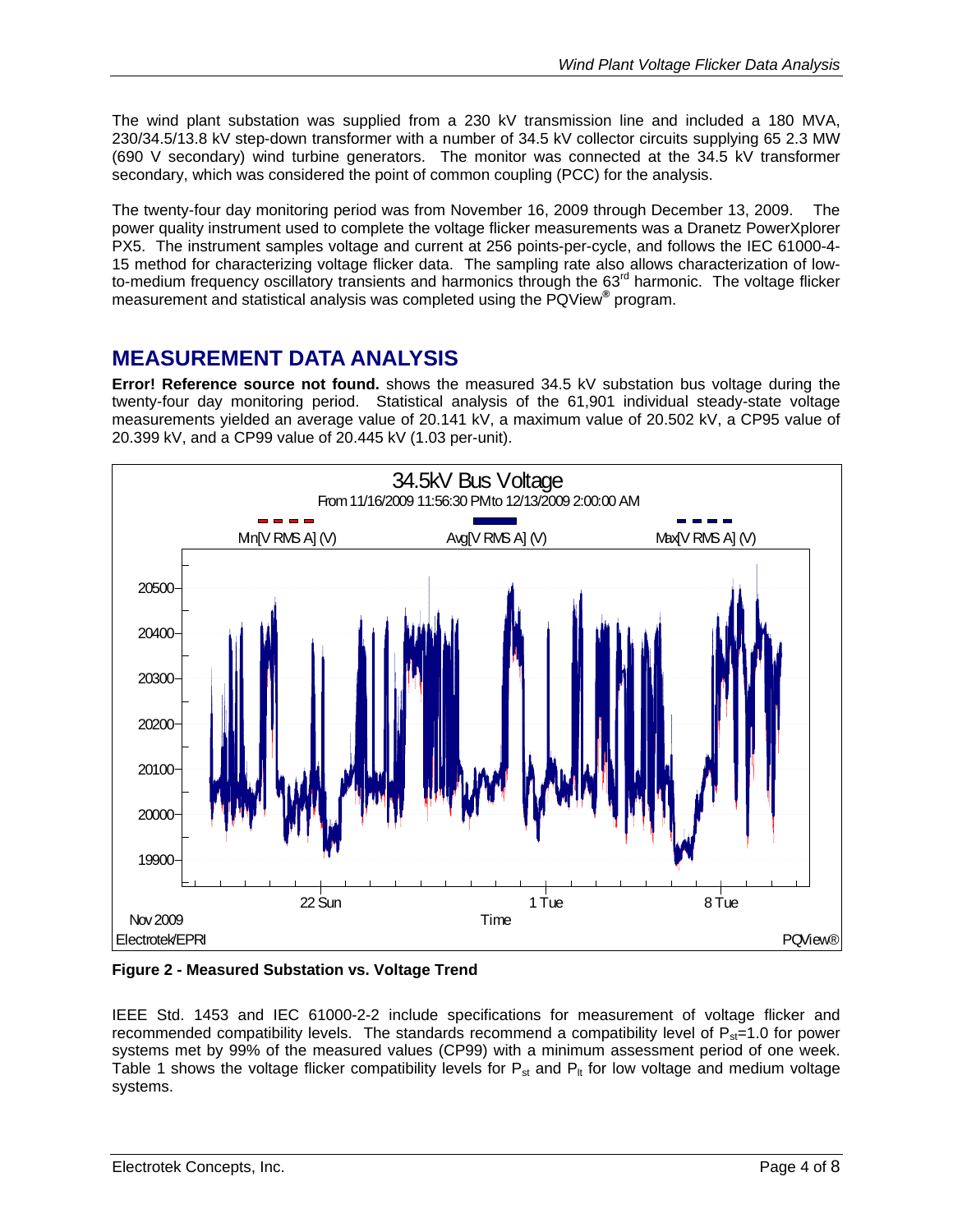| <b>Flicker</b><br>Quantity | <b>Compatibility Levels</b> |  |
|----------------------------|-----------------------------|--|
|                            | (CP99)                      |  |
| $P_{st}$                   | 1.0                         |  |
| $P_{1t}$                   | 0.8                         |  |

#### **Table 1 - Flicker Compatibility Levels for Medium Voltage Systems**

The envelope of the 60 Hz variations is defined as the flicker signal,  $V_f$ , and its rms magnitude is expressed as a percent of the fundamental. Voltage flicker appears as a modulation of the fundamental frequency (similar to amplitude modulation of an am radio signal). Therefore, it is easiest to define a magnitude for voltage flicker as the rms magnitude of the modulation signal. This can be obtained by demodulating the waveform to remove the fundamental frequency and then measuring the magnitude of the modulation components. A magnitude that is as low as 0.5% can sometimes result in perceptible light flicker if the frequencies are in the range of 1-5 Hz.

The voltage flicker severity is dependent on factors such as the turbine/transformer ratings, distances from substations, and the power system source strength. Flicker mitigation alternatives include increasing the source strength and power electronic-based mitigation equipment, such as static var compensators.

Figure 3 shows the measured short-term voltage flicker  $P_{st}$  trend at the 34.5 kV substation bus during the twenty-four day monitoring period. Figure 4 shows the corresponding voltage flicker histogram. Statistical analysis of the 8,880 individual flicker measurements yielded a CP50 value of 0.08, a CP95 value of 0.15, and a CP99 value of 0.19. The results show that the CP99 compatibility limit of 1.0 is not exceeded.

Figure 5 shows the measured long-term voltage flicker  $P_{lt}$  trend at the 34.5 kV substation bus during the twenty-four day monitoring period. Figure 6 shows the corresponding voltage flicker histogram. Statistical analysis of the 417 individual flicker measurements yielded a CP50 value of 0.09, a CP95 value of 0.15, and a CP99 value of 0.19. The results show that the CP99 compatibility limit of 0.8 is not exceeded.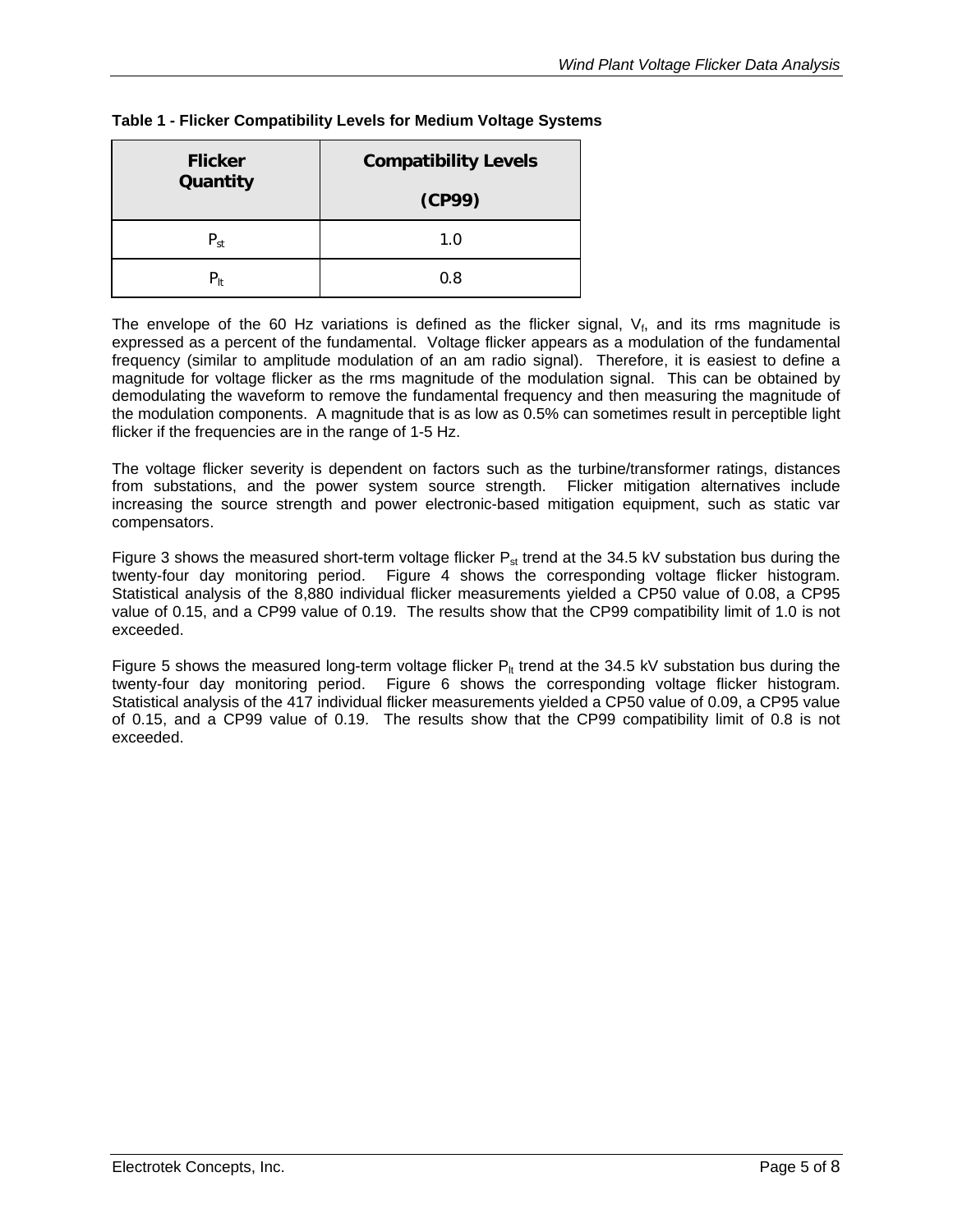

Figure 3 - Measured Short-Term Flicker (P<sub>st</sub>) Trend



Figure 4 - Measured Short-Term Flicker (P<sub>st</sub>) Histogram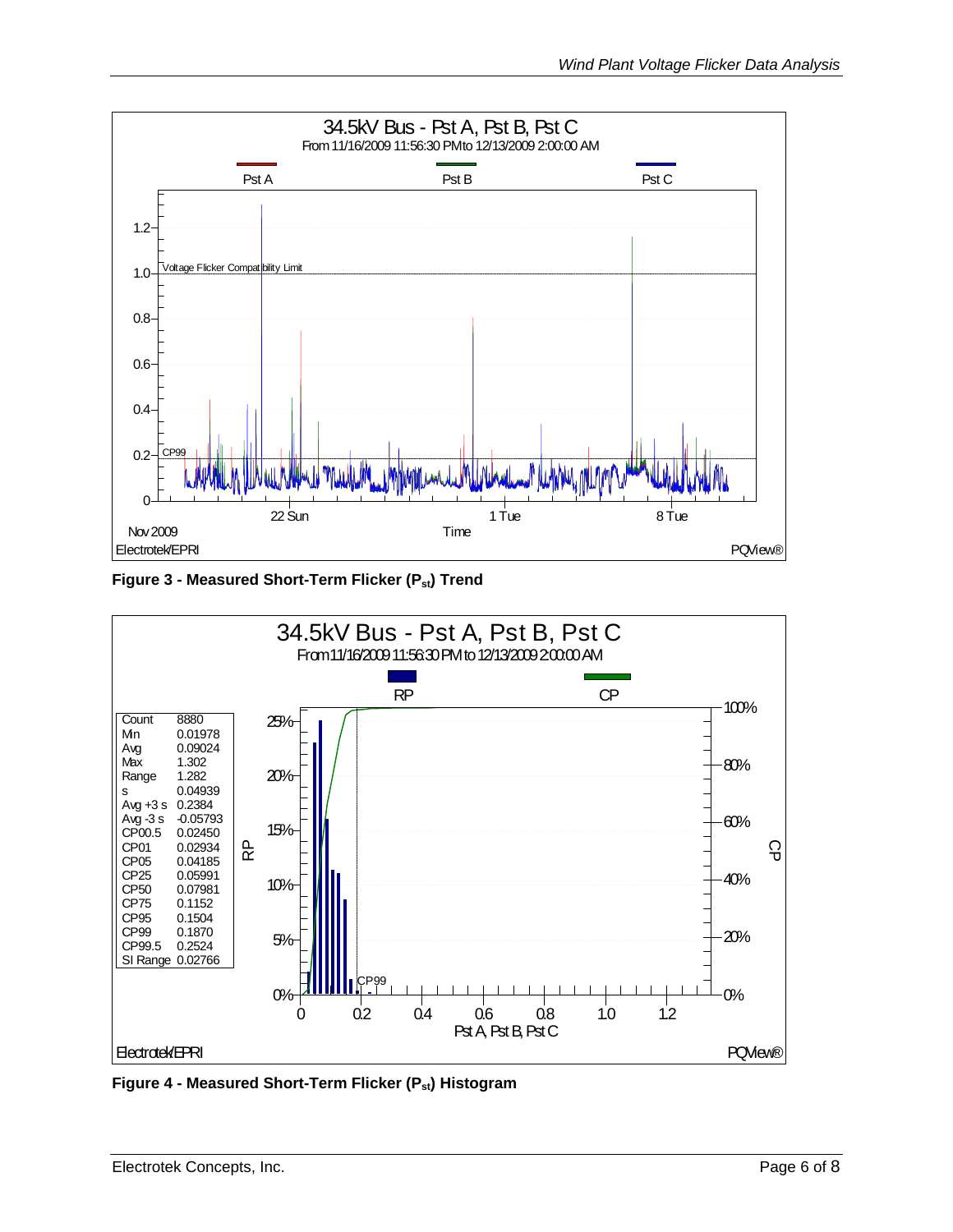

Figure 5 - Measured Long-Term Flicker (P<sub>lt</sub>) Trend



Figure 6 - Measured Long-Term Flicker (P<sub>lt</sub>) Histogram